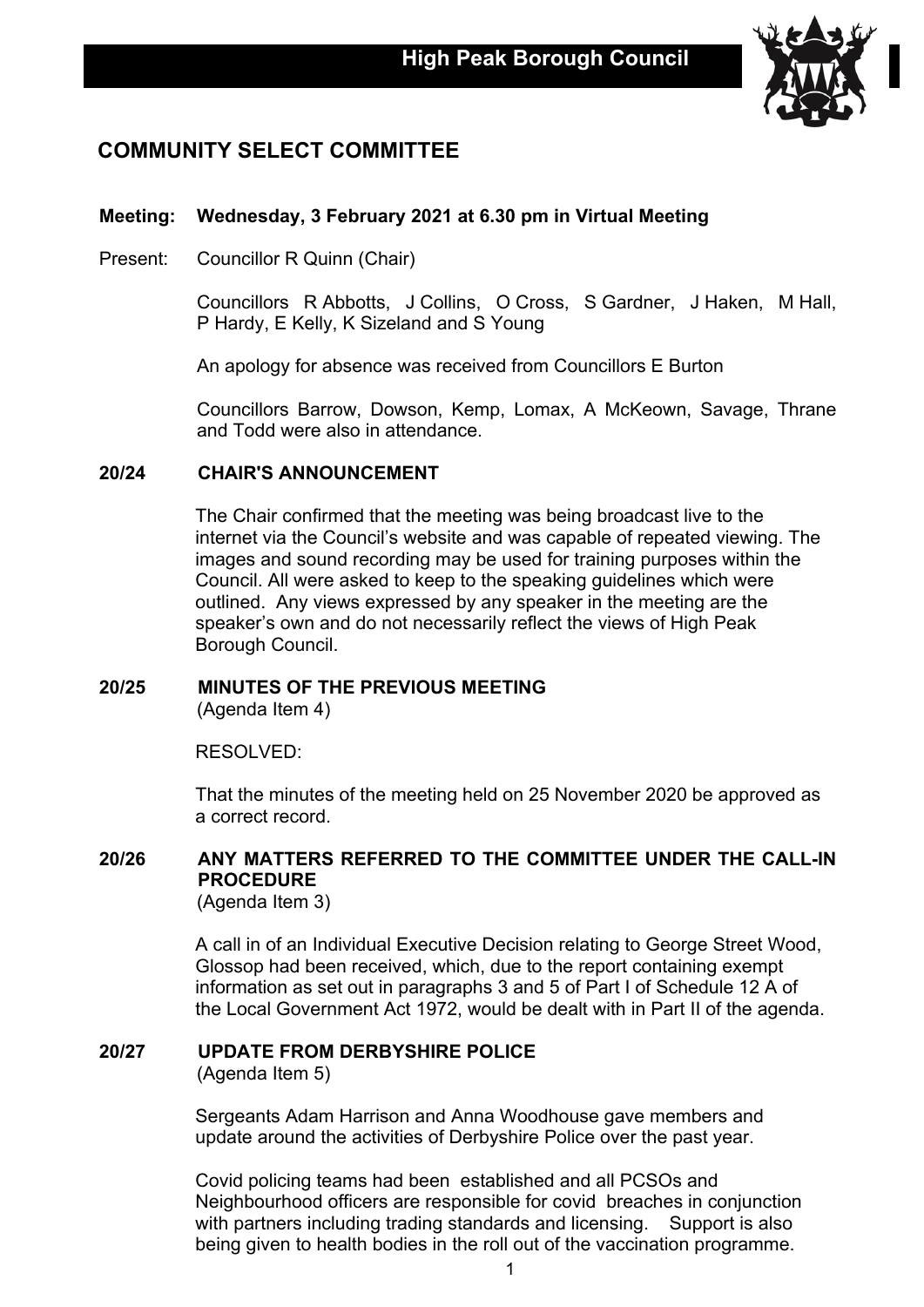Some members of staff have been re-deployed to help relieve pressure on the service where necessary.

Members thanked the police for their work over recent months, specifically within the communities and engagement through social media. The importance of good communication between agencies and working with ward councillors was stressed and reference made to #operation Derbyshire facebook page.

Specific issues were raised around parking outside the shops on Pennine Road in Simmondley and enforcement of dangerous parking was requested.

There had been reports of indecent exposure on the Simmondley – Gamesley trail which would be investigated.

Regarding an increase in vehicle crime, members were advised that ANPR cameras were at fixed and temporary locations throughout High Peak. Crime numbers had peaked in October / November and Operation Baster had led to 6 arrests and a reduction in crime numbers.

Further information was requested around the reason for the consolidation of the TROs on the A624, the Executive Councillor would e mail the officer direct with details.

Regarding responsibility for hate crime, it was reported that all officers are responsible for hate crime and there is a nominated sergeant at divisional level.

RESOLVED:

That the officers be thanked for their attendance and presentation.

#### **20/28 HIGH PEAK CVS ANNUAL REPORT 2019/20 - PRESENTATION** (Agenda Item 7)

James Bromley, CEO of High Peak CVS provide an update of the recent activities undertaken by High Peak CVS, including an overview of the Annual Report 2019 – 20.

Key to the activities of the CVS was the work undertaken with community and voluntary groups, the identification and proactive support of needs and facilitating the voice of the voluntary sector. Work was undertaken in an alliance with other organisations throughout the High Peak including the Bureau and Connex.

Particular reference was made to the work on-going around bereavement support services where support was offered by telephone, online and face to face when possible. The Social Prescribing Service has also been introduced in High Peak which will be led by High Peak CVS to help support some of the most vulnerable people to access local community services.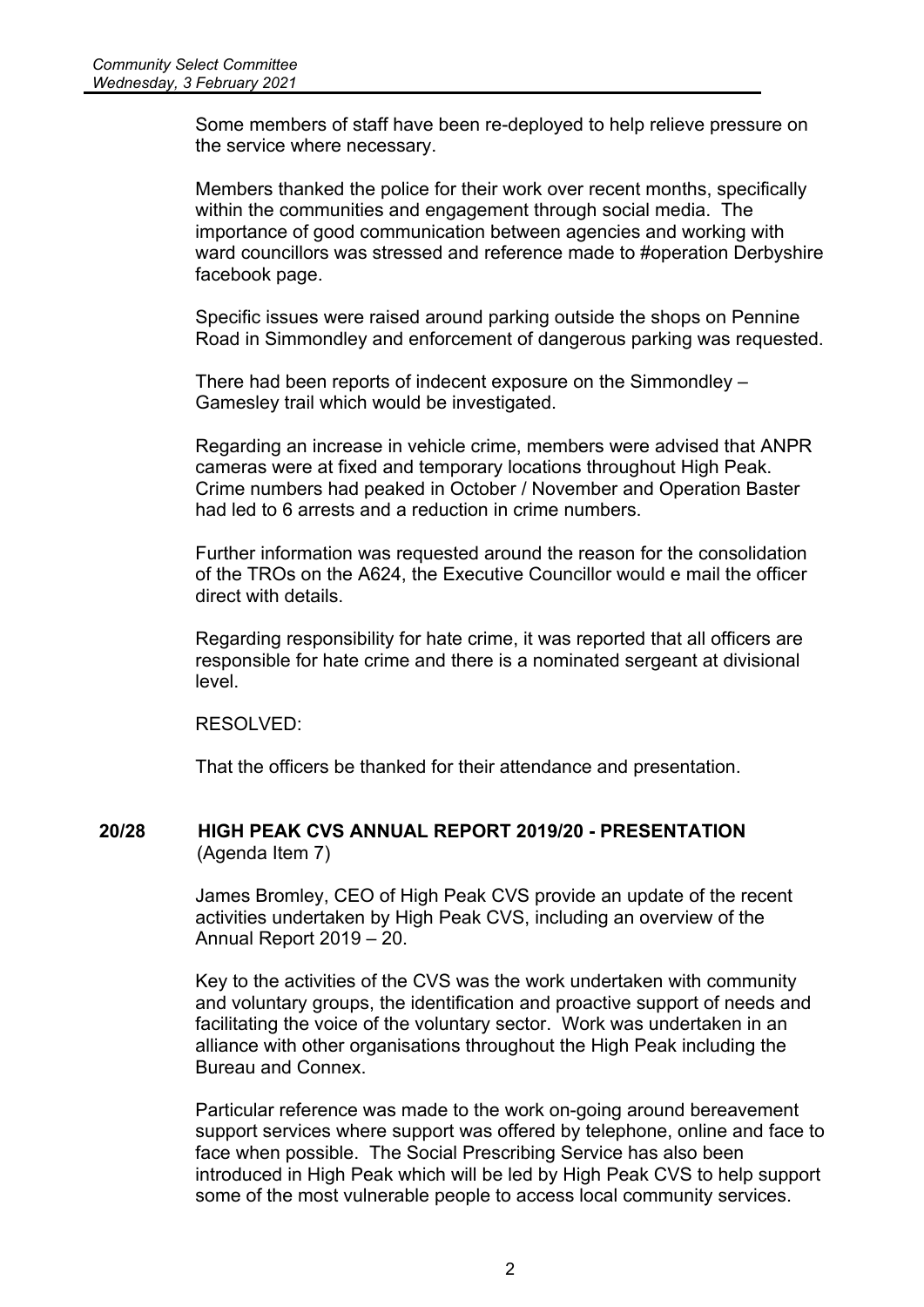Work was on-going to establish how other services can be re-established while still supporting those affected by the pandemic and demand was expected to increase and challenges had been experienced in how communication can be achieved with the socially isolated. In response to a comment, it was confirmed that work around this area was on-going in the Hope Valley to try and provide more direct support.

Reference was made to a project around PCrefurb in Glossop which aimed to bridge the digital divide by refurbishing donated IT equipment to make computers available to the public.

Regarding funding, any cuts would be massively challenging and it was hoped that he impact the organisations have had over the last 12 months would emphasise the risks.

Specific thanks were given to David Smith by both CVS and Connex as HPBC link and it was hoped that the good communication would continue post covid.

RESOLVED:

That James be thanked for his attendance and presentation.

#### **20/29 CONNEX COMMUNITY SUPPORT - PRESENTATION** (Agenda Item 6)

Gill Geddes, Chief Executive, provided members with an update around the work of Connex. which works within High Peak and Derbyshire Dales to build strong and resilient communities and help vulnerable people to live safe, independent and fulfilled lives.

The organisation employs 102 staff and over 400 volunteers in providing a range of services to the community including community based support and social care. Most of the community based services are provided free of charge, although some, including the home maintenance and hoarding service are chargeable. Buxton Street by Street had also increased the service ability's to offer localised services within Buxton. Work was undertaken in collaboration with other bodies including New Mills Volunteer Centre, CVS and The Bureau.

During Covid, services had been modified and there had been an increase in demand for the home from hospital and befriending services. Other activities had been added including shopping and prescription collection.

The service had a wide range of sources of income and grant funding and HPBC was thanked for their support. Fundraising activities were also ongoing. Planning was on-going for the continuation of the service after covid and the development of new services to meet emerging needs.

RESOLVED:

That Gill be thanked for her attendance and presentation.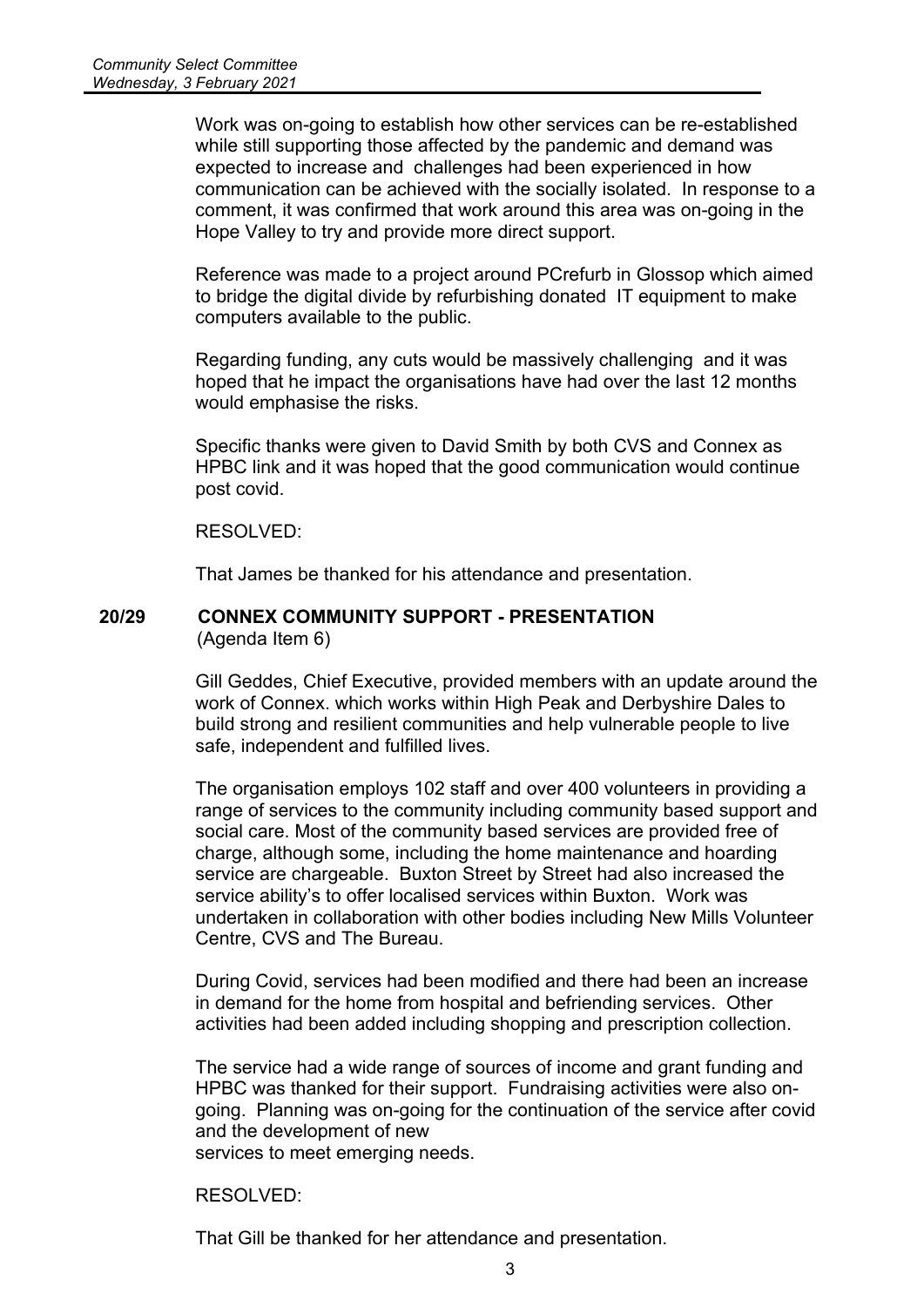### **20/30 PROPOSAL FOR A LESIURE FACILITY WORKING GROUP** (Agenda Item 8)

The committee considered an update on the progress of the second stage of the Council's Leisure Consultancy work and also considered the formation of a Member working group to support the development of a 'Leisure Transformation Plan.'

RESOLVED:

- 1. That the progress of stage two of the Council's Leisure Consultancy work be noted;
- 2. That the formation of a Member Working group to support the development of a 'Leisure Transformation Plan' as set out in paragraph 3.7 of the report be supported.

#### **20/31 SELECT COMMITTEE WORK PROGRAMME** (Agenda Item 9)

The following additions were requested to the work programme:

March – current arrangements for winter maintenance, both HPBC and DCC

|         | Future Meetings - Buxton Opera House - future maintenance |
|---------|-----------------------------------------------------------|
|         | Counselling service for students / mental health in       |
| schools |                                                           |

Digital Divide

RESOLVED:

That, subject to the above additions, the work programme be noted,

### **20/32 ANY QUESTIONS REFERRED TO THE EXECUTIVE MEMBER (DEMOCRATIC SERVICES TO BE ADVISED OF ANY QUESTIONS AT LEAST 4 DAYS PRIOR TO THE MEETING)** (Agenda Item 10)

## **The following question has been received from Cllr Collins for the meeting of Community Select Committee on 3 February 2021:**

"The Government's Green Homes Grant scheme for local authorities helps to fund energy efficiency improvements in low-income homes. Phase 1b of the scheme has a later deadline for applications of December 2021. Please could the council explain whether it is taking advantage of this funding as it upgrades its housing stock."

### **Answer:**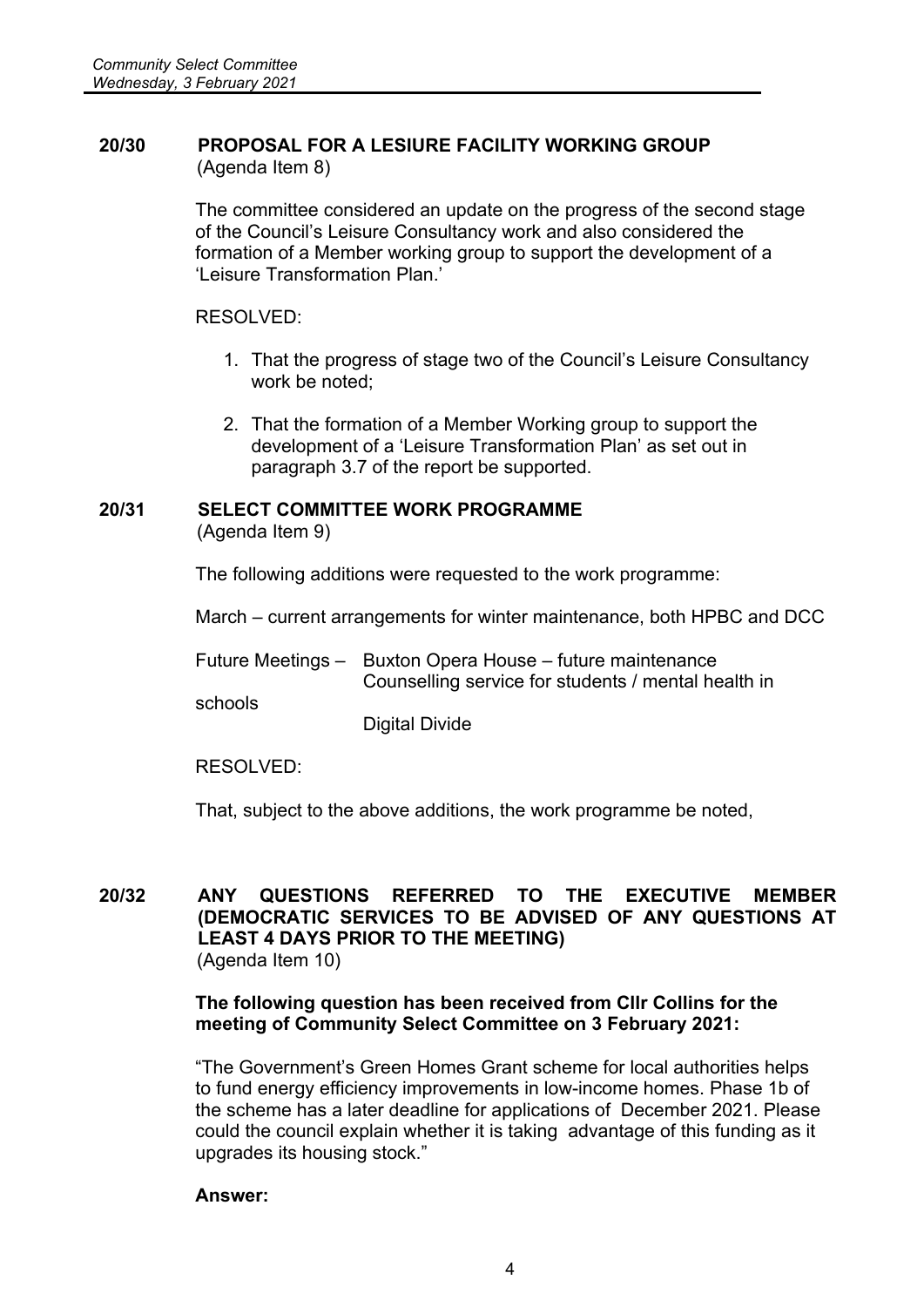The submission deadline for phase 1b Green Homes Grant Local Authority Delivery Schemes was December 4th 2020 with a completion date for the scheme measures being September 30th 2021.

High Peak Borough Council officers participate in the Nottinghamshire and Derbyshire Local Authorities' Energy Partnership (LAEP), and consideration was given to the feasibility of making a joint local authority bid for phase 1.

Unfortunately due to a combination of a very short timescale and lack of capacity for any of the Derbyshire Councils to act as a lead organisation this did not happen. The Government introduced phase 1b as the fund available was significantly underbid. The time scale was similarly challenging, the option of a joint bid was not forthcoming, and High Peak Borough Council could not bid for the scheme.

In a change to the scheme's national administration, the phase 2 Green Homes Grant Local Authority Delivery scheme is being administered by the Midlands Energy Hub. For phase 2 the Midlands Energy Hub has given every local authority an indicative allocation of funding. It is inviting Councils to put forward eligible schemes to draw down their indicated allocation. The indicative allocation for High Peak is £445,000. The Midlands Energy Hub has engaged with the LAEP to discuss how the scheme will operate and what support is required. The initial timetable calls for Councils to confirm their interest in the scheme, to draw down initial administrative funding and then submit a full funding bid by May at the latest. The current completion date for measures in the new Green Homes Grant phase 2 is December 2021.

It is apparent from discussions in the LAEP with the Midlands Energy Hub that there is widespread concern that the timetable for delivery is too short, that finding sufficient numbers of qualified contractors to do the work is a significant challenge and that councils themselves lack the capacity to plan and deliver the programme on the current timescale.

The scheme's criteria is that improvements should be targeted on residents in fuel poverty who could benefit from energy efficiency measures in their properties – such as wall, loft and underfloor insulation, and solar panels. Properties should be currently rated E,F or G though a proportion could be rated D. The timescale for delivery is difficult, and contractor capacity is a challenge. However, it would be beneficial to draw down the full indicated funding allocation to improve the local housing stock.

Council Officers are engaging with the Midlands Energy Hub and the LAEP and are actively considering the kind of programme that could be delivered with a view to preparing a scheme for submission.

### **20/33 EXCLUSION OF PRESS AND PUBLIC**

(Agenda Item 11)

RESOLVED:

That the press and public be excluded from the meeting during consideration of the following item of business as there may be disclosure of